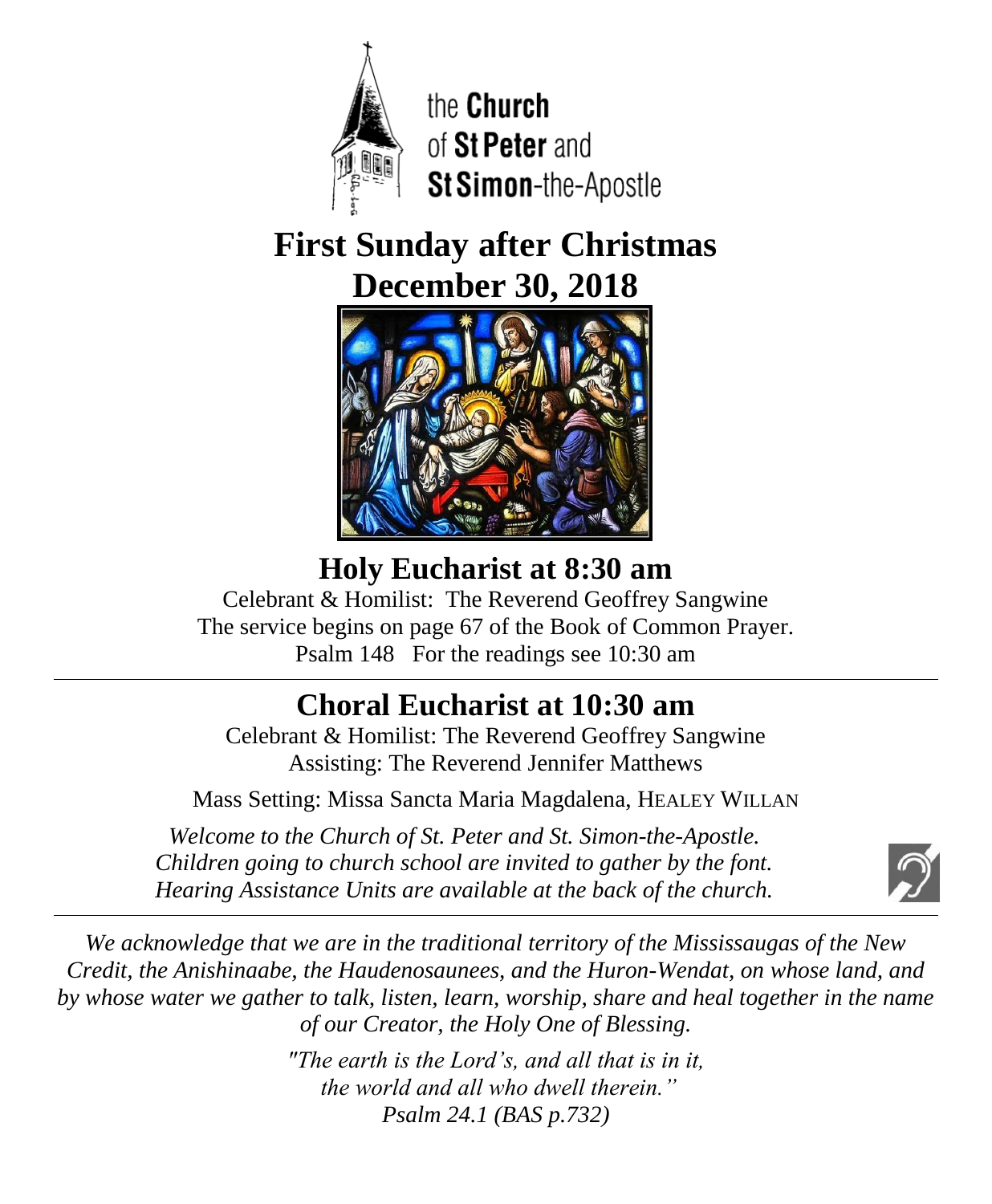**Prelude** *Das Alte Jahr Vergangen Ist BWV.614 (The Old Year now is Passed Away)*

#### J S BACH

### **The Gathering of the Community**

**Hymn** *Unto Us A Boy Is Born*

Unto us a boy is born! King of all creation, came he to a world forlorn, the Lord of every nation.

Cradled in a stall was he with sleepy cows and asses; but the very beasts could see that he us all surpasses.

Herod then with fear was filled: 'A prince', he said, 'in Jewry!' All the little boys he killed at Bethlem in his fury.

Now may Mary's son, who came so long ago to love us, lead us all with hearts aflame unto the joys above us.

He the Source and he the End! Let the organ thunder, while our happy voices rend the jocund air asunder!

*Celebrant* The grace of our Lord Jesus Christ, and the love of God, and the fellowship of the Holy Spirit be with you all.

*All* **And with thy Spirit.**

*Celebrant* Almighty God,

*All* **unto whom all hearts be open, all desires known, and from whom no secrets are hid: cleanse the thoughts of our hearts by the inspiration of thy Holy Spirit, that we may perfectly love thee, and worthily magnify thy holy name; through Christ our Lord. Amen.**

*Celebrant* Our Lord Jesus Christ said: hear, O Israel, the Lord our God is one Lord; and thou shalt love the Lord thy God with all thy heart, and with all thy soul, and with all thy mind, and with all thy strength. This is the first and great commandment. And the second is like unto it: thou shalt love thy neighbour as thyself. On these two commandments hang all the law and the prophets. *All* **Lord have mercy upon us,** 

**and write both these thy laws in our hearts, we beseech thee.**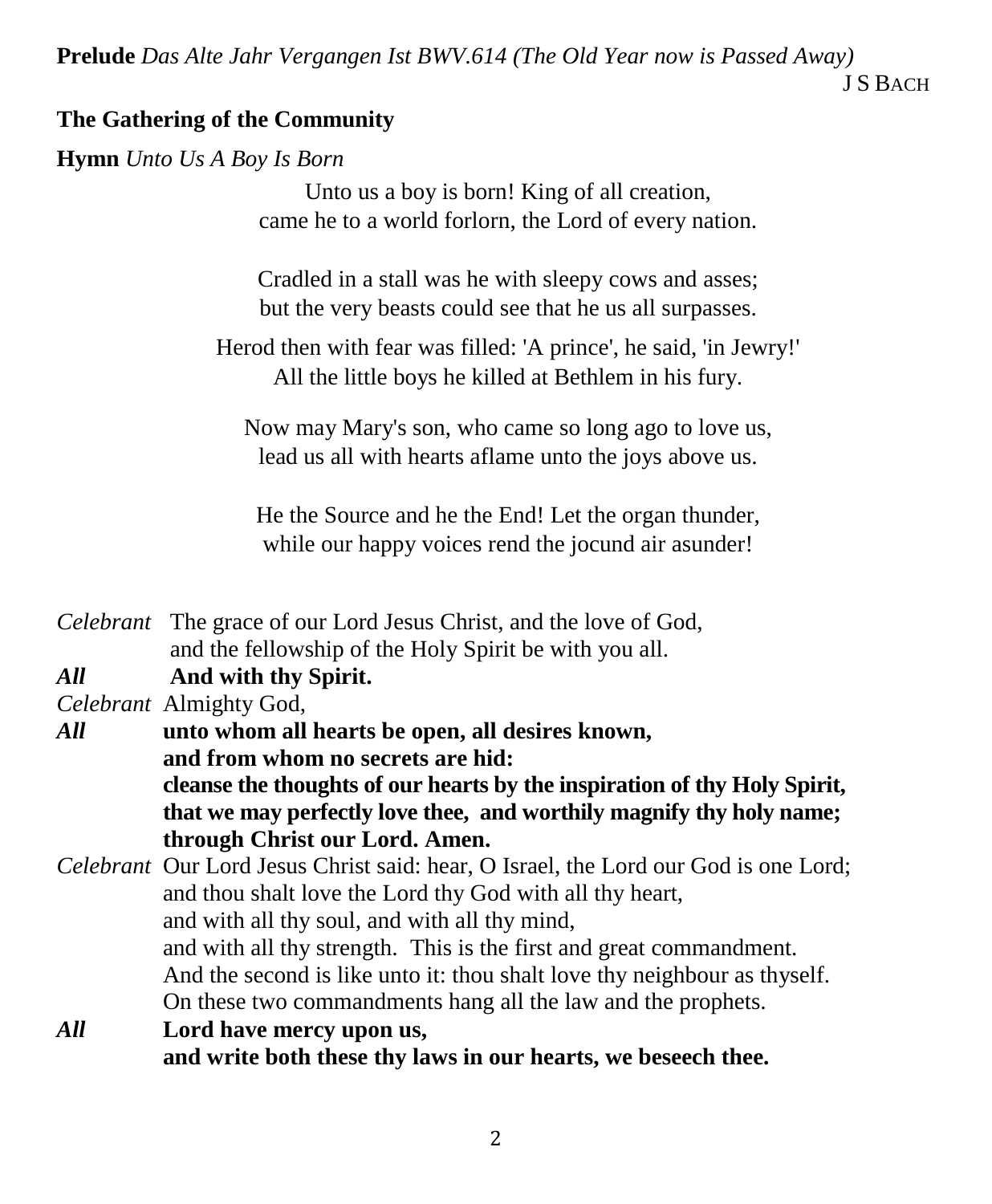**Gloria** (*Common Praise* 679) MERBECKE *Celebrant* Glory be to God on high, *All* **and in earth peace, good will towards all. We praise thee, we bless thee, we worship thee, we glorify thee, we give thanks to thee for thy great glory, O Lord God, heavenly king, God the Father almighty. O Lord, the only-begotten Son, Jesus Christ; O Lord God, Lamb of God, Son of the Father, that takest away the sin of the world, have mercy upon us. Thou that takest away the sin of the world, receive our prayer. Thou that sittest at the right hand of God the Father, have mercy upon us. For thou only art holy; thou only art the Lord; thou only, O Christ, with the Holy Ghost, art most high in the glory of God the Father. Amen.**

#### **The Collect of the Day**

*Celebrant* Almighty God, who hast given us thy only begotten Son to take our nature upon him, and as at this time to be born of a pure Virgin: Grant that we being regenerate, and made thy children by adoption and grace, may daily be renewed by thy Holy Spirit; through the same our Lord Jesus Christ, who liveth and reigneth with thee and the same Spirit, ever one God, world without end. **Amen.**

# **The Proclamation of the Word**

*Please be seated.*

**Old Testament Lesson** *1 Samuel 2.18–20, 26**Read by Stephanie Woodside* 

*Reader* The Old Testament lesson is written in the  $2<sup>nd</sup>$  chapter of the 1st Book of Samuel, beginning at the  $18<sup>th</sup>$  verse.

Samuel was ministering before the Lord, a boy wearing a linen ephod. His mother used to make for him a little robe and take it to him each year, when she went up with her husband to offer the yearly sacrifice. Then Eli would bless Elkanah and his wife, and say, 'May the Lord repay you with children by this woman for the gift that she made to the Lord'; and then they would return to their home. Now the boy Samuel continued to grow both in stature and in favour with the Lord and with the people.

*Reader* The word of the Lord. *All* **Thanks be to God.**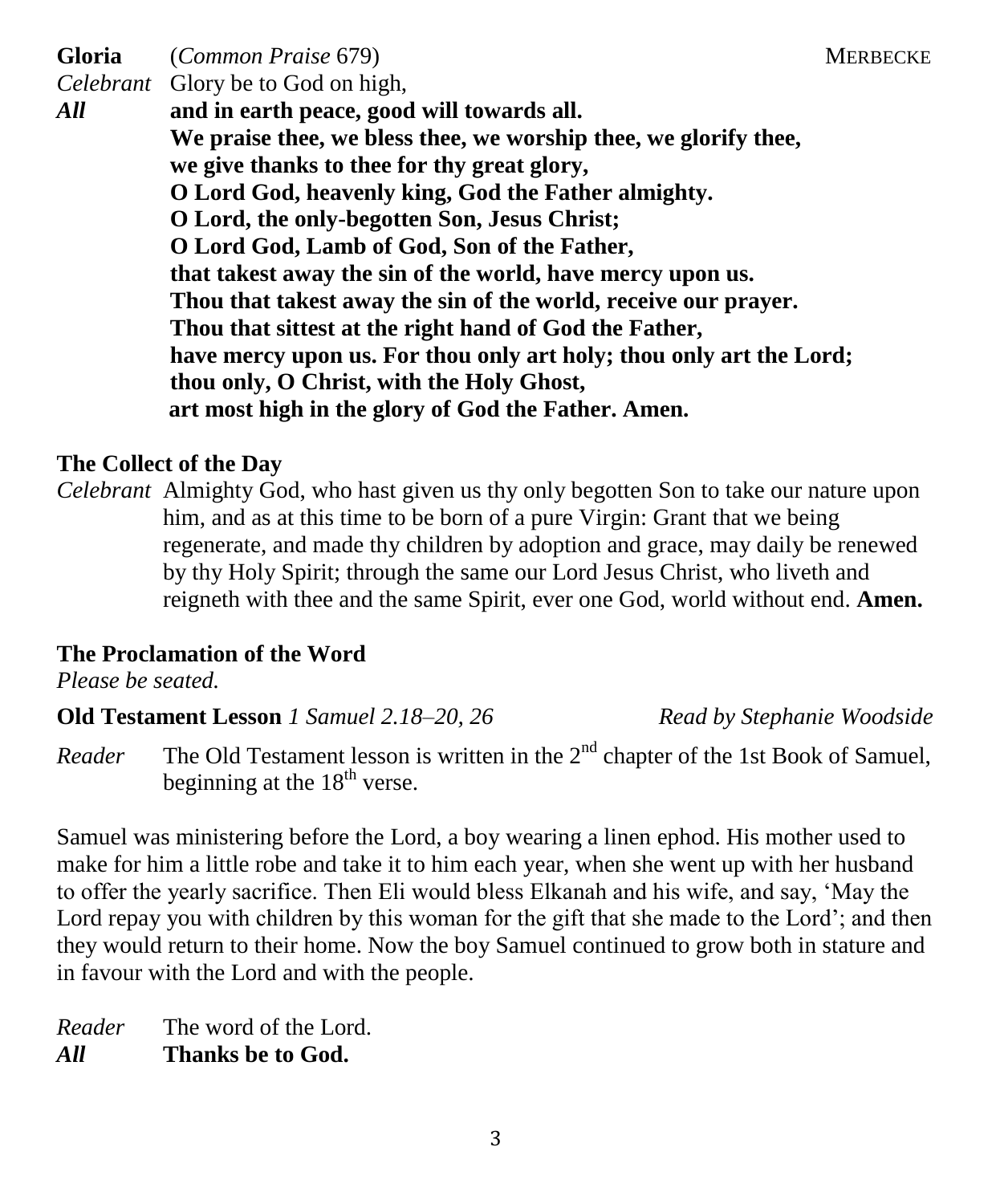

even the children of Israel, even the ' people that ' serveth ' him.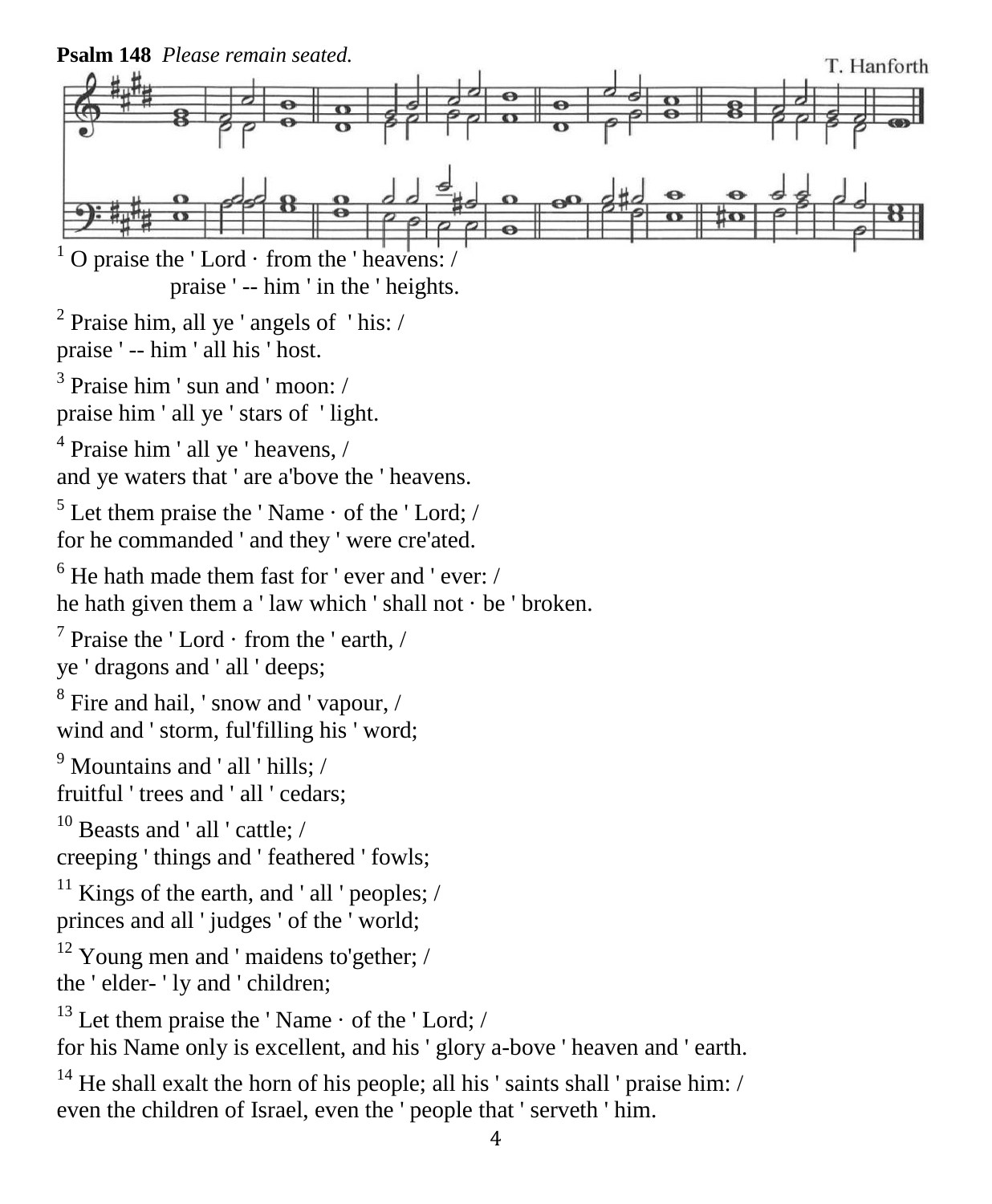# **The Epistle** *Colossians 3.12–17**Read by Daphne Harris*

*Reader* The Epistle is written in the 3<sup>rd</sup> chapter of the Letter to the Colossians, beginning at the  $12^{th}$  verse.

As God's chosen ones, holy and beloved, clothe yourselves with compassion, kindness, humility, meekness, and patience. Bear with one another and, if anyone has a complaint against another, forgive each other; just as the Lord has forgiven you, so you also must forgive. Above all, clothe yourselves with love, which binds everything together in perfect harmony. And let the peace of Christ rule in your hearts, to which indeed you were called in the one body. And be thankful. Let the word of Christ dwell in you richly; teach and admonish one another in all wisdom; and with gratitude in your hearts sing psalms, hymns, and spiritual songs to God. And whatever you do, in word or deed, do everything in the name of the Lord Jesus, giving thanks to God the Father through him.

*Reader* The word of the Lord.

*All* **Thanks be to God.** 

**Gradual 151** *All Poor Folk and Humble* OLWEN

**The Holy Gospel** *Luke 2.41–52*

*Gospeller* The Lord be with you.

*All* **And with thy spirit.**

 $Gospeller$  The Holy Gospel is written in the  $2<sup>nd</sup>$  chapter of the Gospel according to Luke, beginning at the  $41<sup>st</sup>$  verse.

# *All* **Glory be to thee, O Lord.**

Now every year his parents went to Jerusalem for the festival of the Passover. And when he was twelve years old, they went up as usual for the festival. When the festival was ended and they started to return, the boy Jesus stayed behind in Jerusalem, but his parents did not know it. Assuming that he was in the group of travellers, they went a day's journey. Then they started to look for him among their relatives and friends. When they did not find him, they returned to Jerusalem to search for him. After three days they found him in the temple, sitting among the teachers, listening to them and asking them questions. And all who heard him were amazed at his understanding and his answers. When his parents saw him they were astonished; and his mother said to him, 'Child, why have you treated us like this? Look, your father and I have been searching for you in great anxiety.' He said to them, 'Why were you searching for me? Did you not know that I must be in my Father's house?' But they did not understand what he said to them. Then he went down with them and came to Nazareth, and was obedient to them. His mother treasured all these things in her heart. And Jesus increased in wisdom and in years, and in divine and human favour.

*Gospeller* The Gospel of Christ. *All* **Praise be to thee, O Christ.**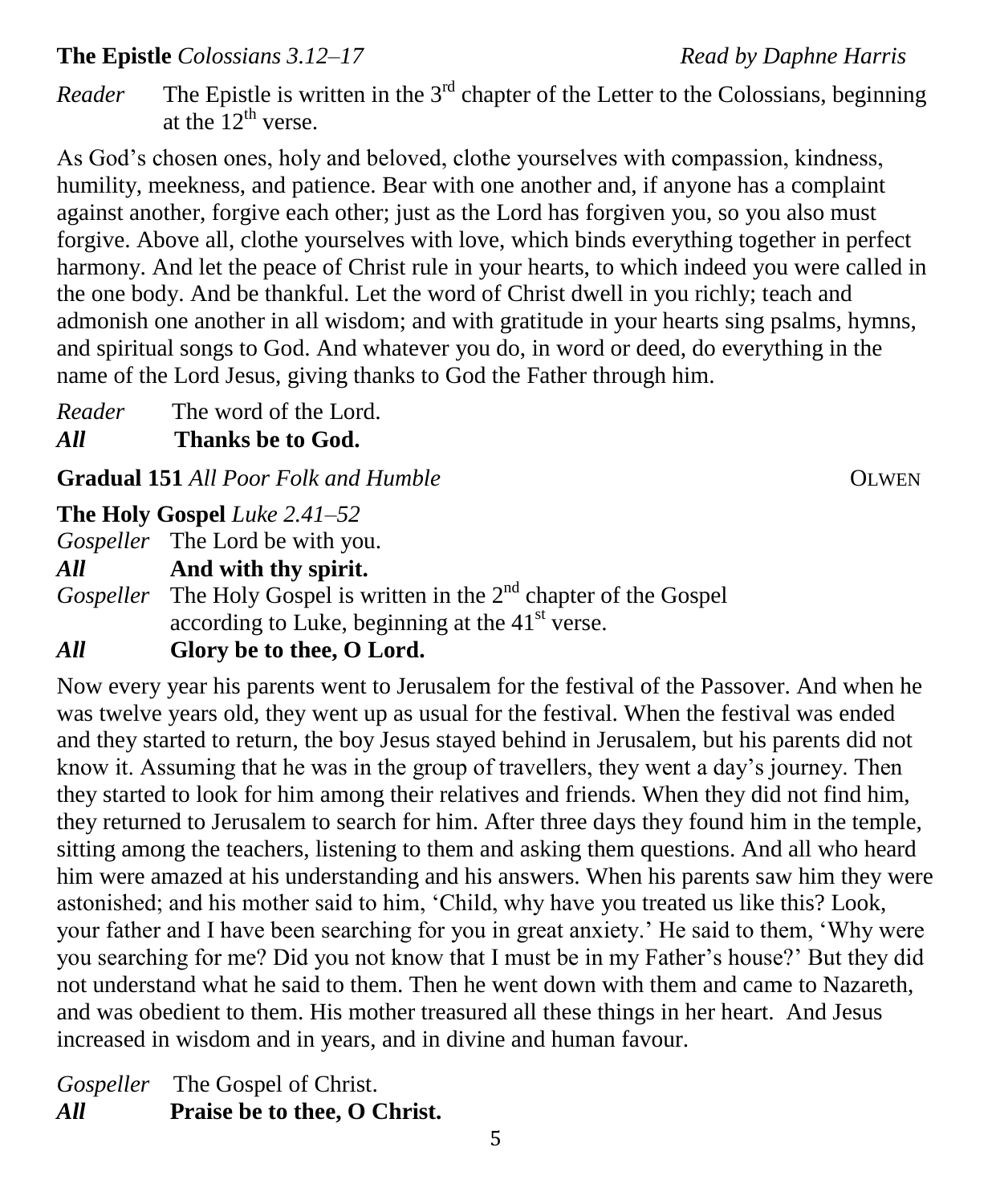#### **Homily**

*Please be seated*

**Nicene Creed** *Please stand. Celebrant* I believe in one God, *All* **the Father almighty, maker of heaven and earth, and of all things visible and invisible; and in one Lord Jesus Christ, the only-begotten Son of God, begotten of the Father before all worlds, God, of God; Light, of Light; very God, of very God; begotten, not made; being of one substance with the Father; through whom all things were made: who for us and for our salvation came down from heaven, and was incarnate by the Holy Ghost of the Virgin Mary, and was made man, and was crucified also for us under Pontius Pilate. He suffered and was buried, and the third day he rose again, according to the scriptures, and ascended into heaven, and sitteth on the right hand of the Father. And he shall come again with glory to judge both the quick and the dead: whose kingdom shall have no end. And I believe in the Holy Ghost, the Lord, the giver of life, who proceedeth from the Father and the Son, who with the Father and the Son together is worshipped and glorified, who spake by the prophets. And I believe one, holy, catholic, and apostolic Church. I acknowledge one baptism for the remission of sins. And I look for the resurrection of the dead, and the life of the world to come. Amen.**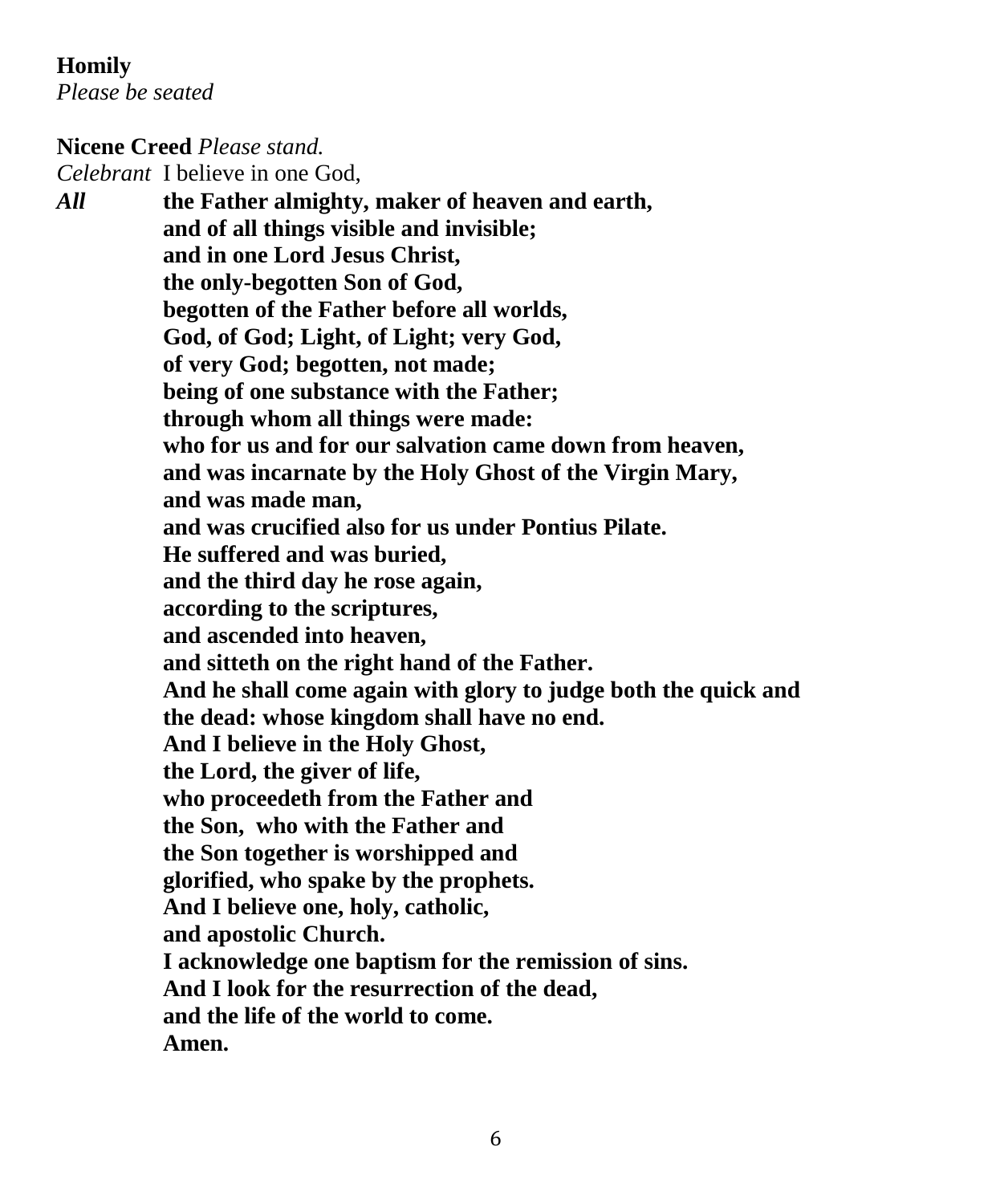### **Prayers of the People -** *Please kneel or stand, as able. Led by Diane Marshall*

### **The Comfortable Words & Invitation to Confession**

*Please kneel, as able.*

### *Silence is kept.*

*Celebrant* Almighty God,

*All* **Father of our Lord Jesus Christ, maker of all things and judge of all people: we acknowledge and confess our manifold sins and wickedness, which we from time to time most grievously have committed, by thought, word and deed, against thy divine majesty. We do earnestly repent, and are heartily sorry for these our misdoings. Have mercy upon us, most merciful Father; for thy Son our Lord Jesus Christ's sake, forgive us all that is past; and grant that we may ever hereafter serve and please thee in newness of life, to the honour and glory of thy name; through Jesus Christ our Lord. Amen.**

*The Absolution is pronounced. Then all stand as able.*

*Celebrant* The peace of the Lord be always with you.

# *All* **And with thy spirit.**

*We invite you to share a sign of peace with those near you – a handshake, slight bow or other form of greeting. Please respect the wishes of those who prefer not to shake hands.*

# **The Celebration of the Eucharist**

**Hymn 132** *Of Eternal Love Begotten* DIVINUM MYSTERIUM

# **Prayer over the Gifts**

*Celebrant* God of light, in the birth of thy Son we see thy glory. May we who share in this mystery grow daily in thy love. This we ask in the name of Jesus Christ the Lord. **Amen.**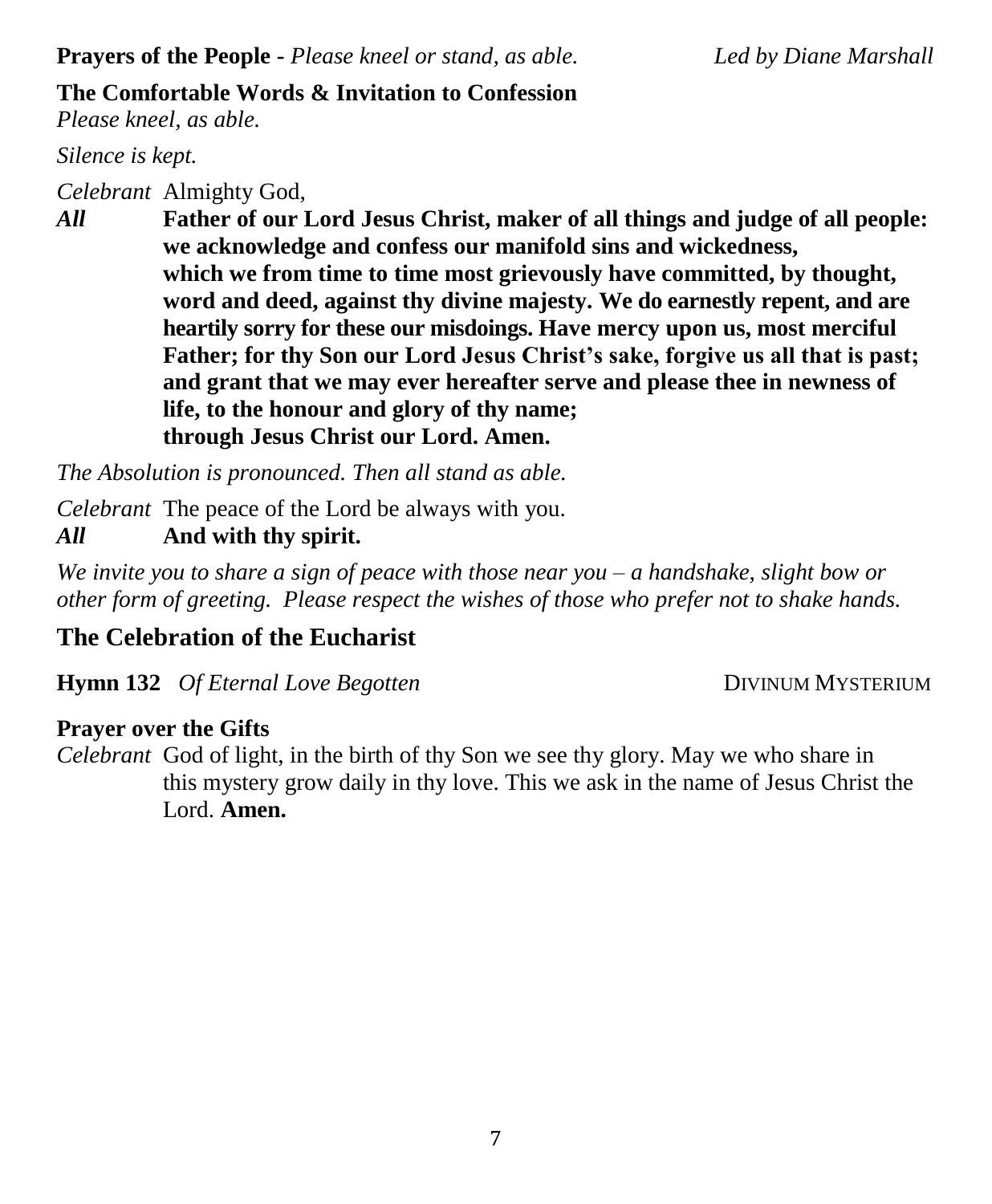# **The Great Thanksgiving (***Common Praise* **682)**

*Please stand throughout the prayer or kneel after "Hosanna in the highest"*

*Celebrant* The Lord be with you.

*All* **And with thy spirit.**

*Celebrant* Lift up your hearts.

*All* **We lift them up unto the Lord.**

*Celebrant* Let us give thanks unto our Lord God.

*All* **It is meet and right so to do.**

*Celebrant* It is very meet, right, and our bounden duty, that we should at all times, and in all places, give thanks unto thee, O Lord, holy Father, almighty, everlasting God, creator and preserver of all things. Because thou didst give Jesus Christ thine only Son to be born as at this time for us; who, by the operation of the Holy Spirit, was made very man of the substance of the Virgin Mary his mother; and that without spot of sin, to make us clean from all sin. Therefore with angels and archangels, and with all the company of heaven, we laud and magnify thy glorious name; evermore praising thee and saying:

*The Celebrant continues with the preface. Then is sung:*

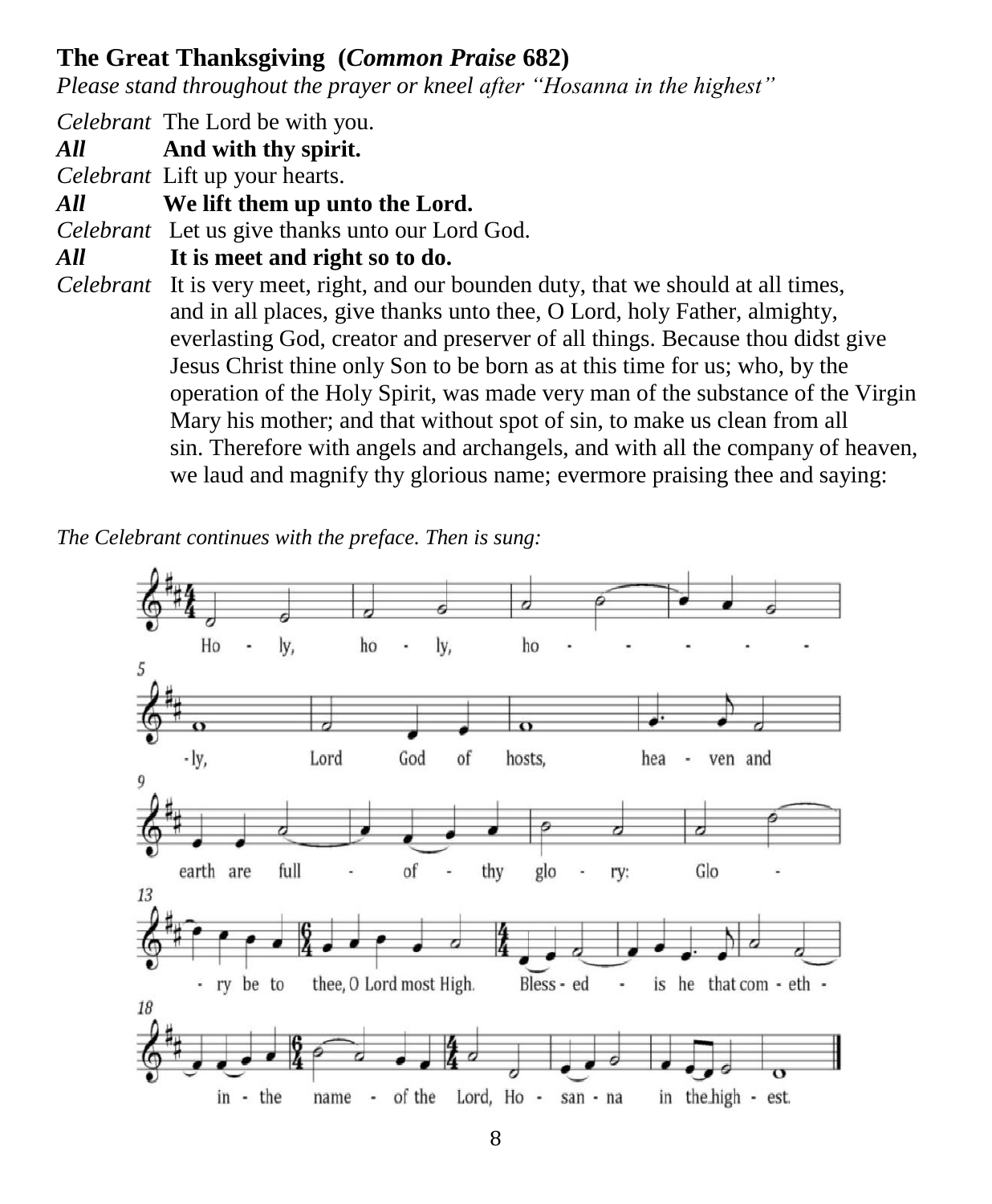*Celebrant* Blessing and glory and thanksgiving be unto thee, almighty God, our heavenly Father, who of thy tender mercy didst give thine only Son Jesus Christ to take our nature upon him, and to suffer death upon the cross for our redemption; who made there, by his one oblation of himself once offered, a full, perfect, and sufficient sacrifice, oblation, and satisfaction, for the sins of the whole world; and did institute, and in his holy Gospel command us to continue, a perpetual memorial of that his precious death until his coming again. Hear us, O merciful Father, we most humbly beseech thee; and grant that we receiving these thy creatures of bread and wine, according to thy Son our Saviour Jesus Christ's holy institution, in remembrance of his death and passion, may be partakers of his most blessed body and blood; who, in the same night that he was betrayed, took bread; and, when he had given thanks, he brake it; and gave it to his disciples, saying, "Take, eat; this is my body which is given for you: do this in remembrance of me." Likewise after supper he took the cup; and when he had given thanks, he gave it to them, saying, "Drink ye all, of this; for this is my blood of the new covenant, which is shed for you and for many for the remission of sins: Do this, as oft as ye shall drink it, in remembrance of me". Wherefore, O Father, Lord of heaven and earth, we thy humble servants, with all thy holy Church, remembering the precious death of thy beloved Son, his mighty resurrection, and glorious ascension, and looking for his coming again in glory, do make before thee, in this sacrament of the holy bread of eternal life and the cup of everlasting salvation, the memorial which he hath commanded:

#### *All* **We praise thee, we bless thee, we thank thee, and we pray to thee, Lord our God.**

*Celebrant* And we entirely desire thy Fatherly goodness mercifully to accept this our sacrifice of praise and thanksgiving, most humbly beseeching thee to grant, that by the merits and death of thy Son Jesus Christ, and through faith in his blood, we and all thy whole Church may obtain remission of our sins, and all other benefits of his passion; and we pray that by the power of thy Holy Spirit, all we who are partakers of this holy communion may be fulfilled with thy grace and heavenly benediction; through Jesus Christ our Lord, by whom and with whom, in the unity of the Holy Spirit, all honour and glory be unto thee, O Father Almighty, world without end. **Amen.**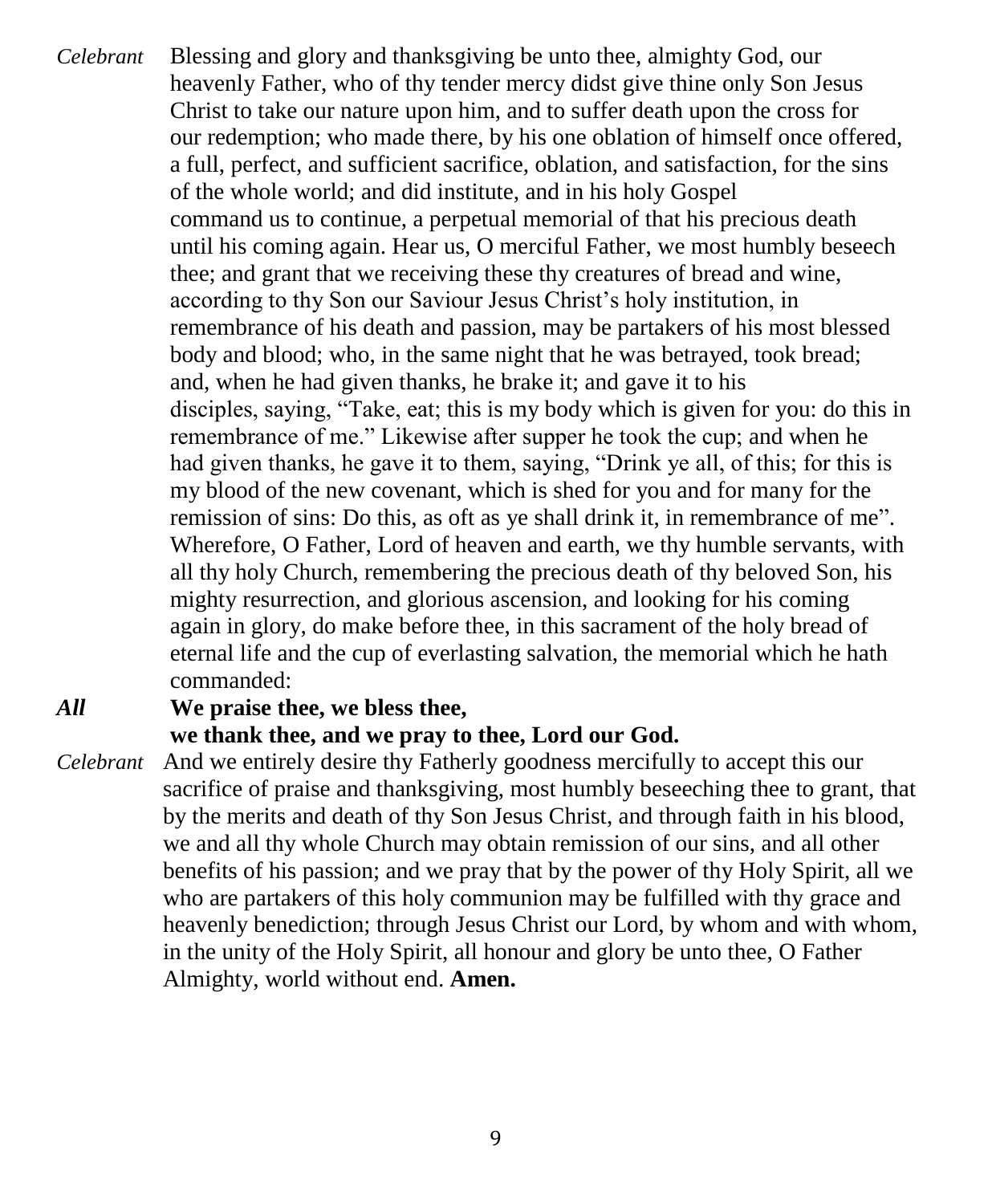*Celebrant* And now as our Saviour taught us, we are bold to say



#### **The Breaking of the Bread**

*Celebrant* We break the bread of life, and that life is the light of the world.

*All* **God here among us, light in the midst of us, bring us to light and life.**

#### **Agnus Dei**

*All* **O Lamb of God, that takest away the sin of the world, have mercy upon us. O Lamb of God, that takest away the sin of the world, have mercy upon us. O Lamb of God, that takest away the sin of the world, grant us thy peace.**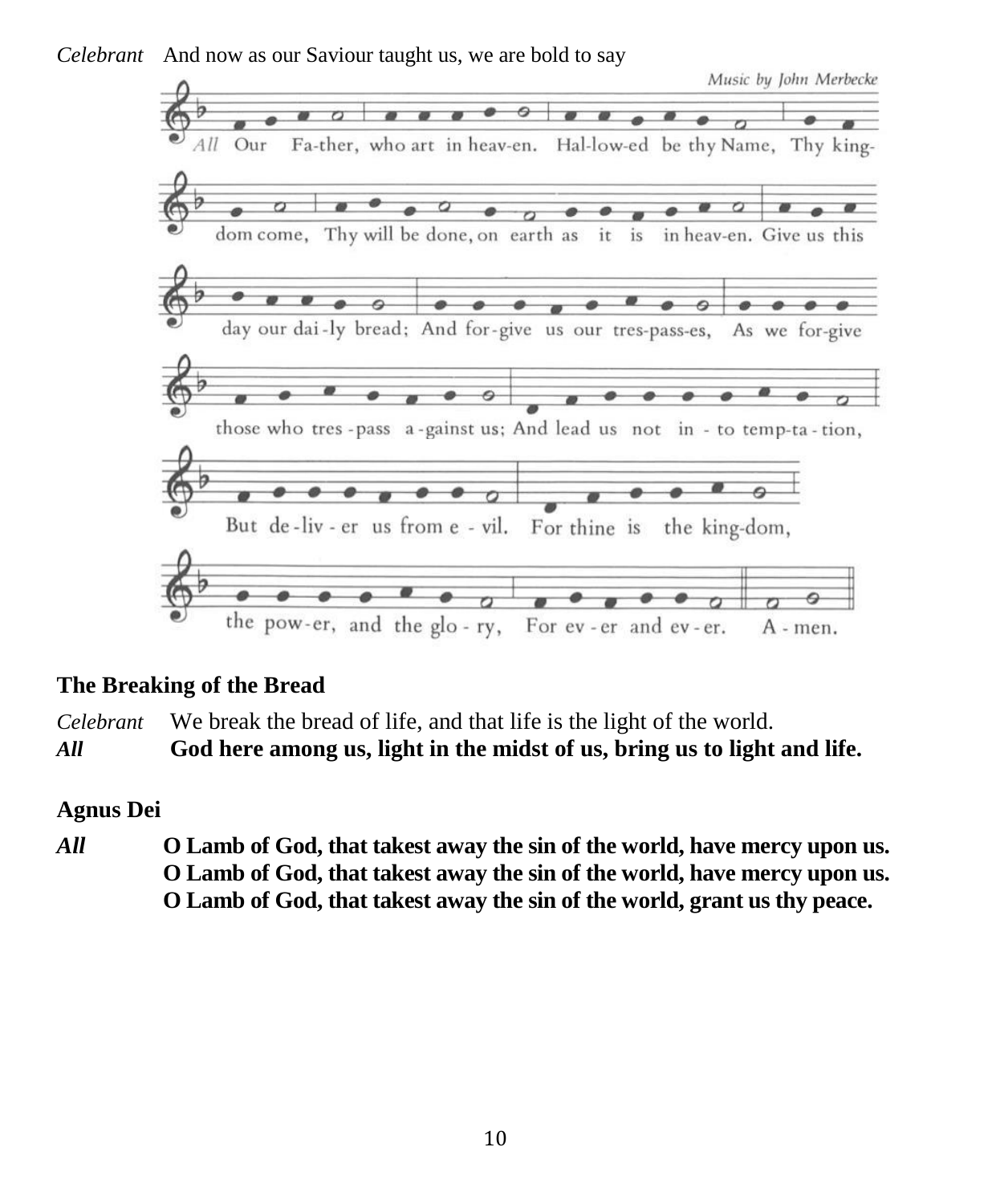#### **Holy Communion**

*All baptized Christians are welcome to receive Communion. Please do not dip the consecrated bread into the wine. Drinking from the common chalice is considered safer from the point of view of public health; you are also welcome to receive only the bread, if you prefer. You may indicate this by holding your arms crossed over your chest as the chalice passes; this is also a way to receive a blessing rather than communion. Gluten-free communion wafers are available – please let the administering priest know.*

**Hymn 125** *Infant Holy, Infant Lowly* **POLISH CAROL Motet** *Lully, Lulla, Lullay*PHILIP STOPFORD

*Lully, lullay, Thou little tiny Child, Bye, bye, lully, lullay. Lullay, thou little tiny Child, Bye, bye, lully, lullay. O sisters too, how may we do, For to preserve this day This poor youngling for whom we do sing Bye, bye, lully, lullay. Herod, the king, in his raging, Charged he hath this day His men of might, in his owne sight, All young children to slay. That woe is me, poor Child for Thee! And ever mourn and sigh, For thy parting neither say nor sing, Bye, bye, lully, lullay.*

#### **Prayer after Communion** *Please stand.*

*Celebrant* Source of truth and joy, may we who have received the gift of divine life always follow the way of your Son. This we ask in the name of Jesus Christ the Lord. **Amen.**

| <b>Blessing</b><br><b>Announcements</b> Please be seated.                                                                    |                 |
|------------------------------------------------------------------------------------------------------------------------------|-----------------|
| <b>Hymn 156</b> The People That in Darkness Sat                                                                              | <b>DUNDEE</b>   |
| <b>Dismissal</b><br><i>Celebrant</i> Go in peace to love and serve the Lord. Alleluia.<br>Thanks be to God. Alleluia.<br>All |                 |
| <b>Postlude</b> Vom Himmel hoch, da komm ich her BWV 605<br>[From Heaven on high I come here]                                | <b>J S BACH</b> |